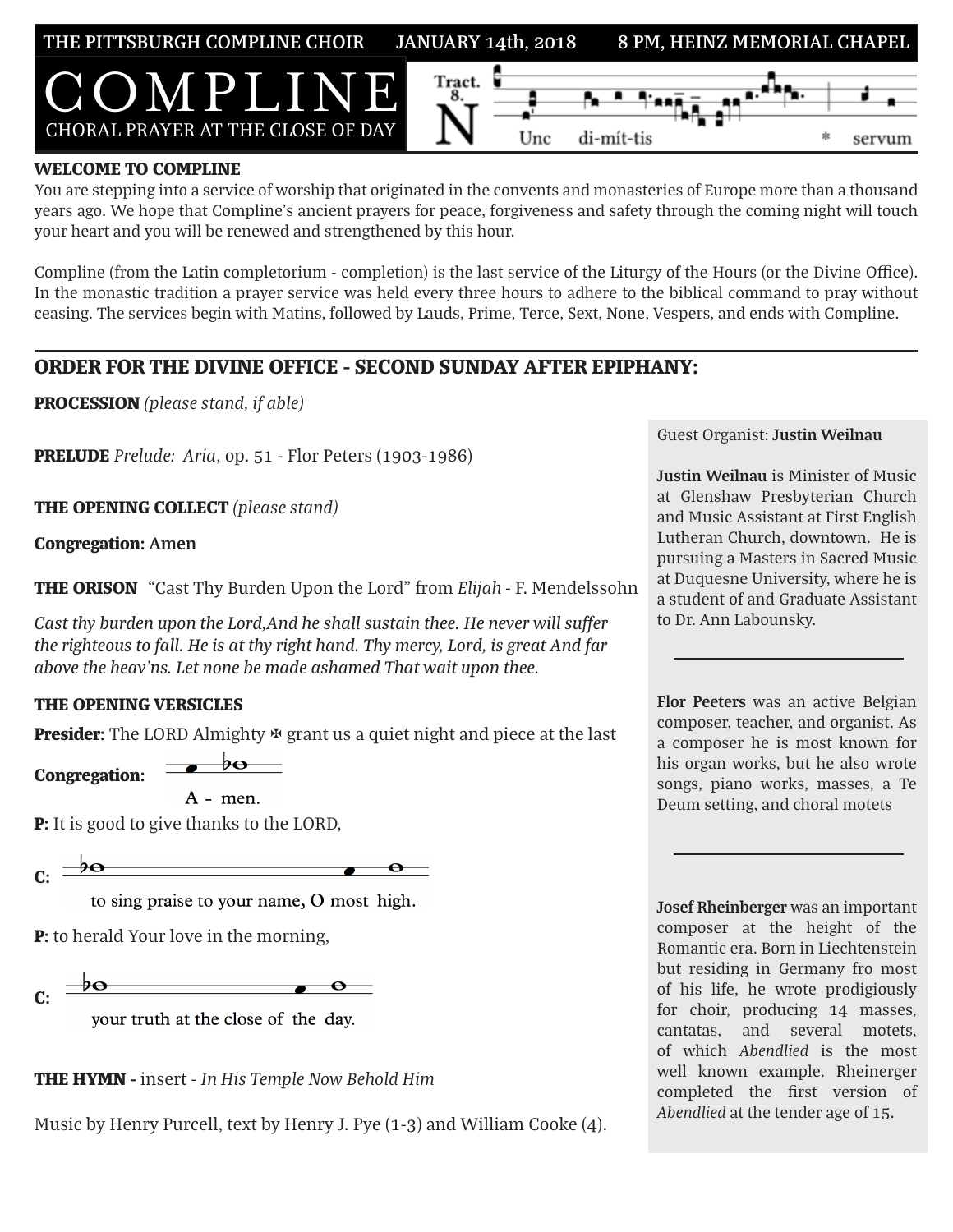#### **THE CONFESSION**

**P:** Let us confess our sin in the presence of God and one another

## *Silence for self reflection*

I confess to God Almighty, before the whole company of heaven, and to you, my brothers and sisters, that I have sinned in thought, word, and deed by my fault, by my own fault, by my own most grievous fault; wherefore I pray God Almighty to have mercy on me, forgive me all my sins, and bring me to everlasting life. Amen.

**C: The almighty and merciful LORD grant you pardon, forgiveness, and remission of all your sins.**

**P:** Amen.

**C: I confess to God Almighty, before the whole company of heaven, and to you, my brothers and sisters, that I have sinned in thought, word, and deed by my fault, by my own fault, by my own most grievous fault; wherefore I pray God Almighty to have mercy on me, forgive me all my sins, and bring me to everlasting life. Amen.**

**P:** The almighty and merciful LORD grant you pardon, forgiveness, and remission of all your sins.

**C: Amen.**

### **THE PSALMODY**

*Psalm 4: 1-8 - Cum invocarem -* appointed Psalm for Compline - William Ogburn

*Answer me when I call, O God, defender of my cause; you set me free when I am hard-pressed; have mercy on me and hear my prayer. "You mortals, how long will you dishonor my glory; how long will you worship dumb idols and run after false gods?" Know that the LORD does wonders for the faithful; when I call upon the LORD, he will hear me. Tremble, then, and do not sin; speak to your heart in silence upon your bed. Offer the appointed sacrifices and put your trust in the LORD. Many are saying, "Oh, that we might see better times!" Lift up the light of your countenance upon us, O LORD. You have put gladness in my heart, more than when grain and wine and oil increase. I lie down in peace; at once I fall asleep; for only you, LORD, make me dwell in safety. Glory to the Father, and to the Son, and to the Holy Spirit; as it was in the beginning, is now, and will be forever. Amen.*

*Psalm 139: 23-24 -* Proper Psalm for the Second Sunday after Epiphany - Lowell Mason

*Search me, O God, and know my heart: try me, and know my thoughts: And see if there be any wicked way in me, and lead me in the way everlasting. Amen.* 

#### **THE LESSON**

# **THE RESPONSARY**

**P:** Into your hands, O LORD, I commend my spirit.



**P:** You have redeemed me, O LORD, God of truth..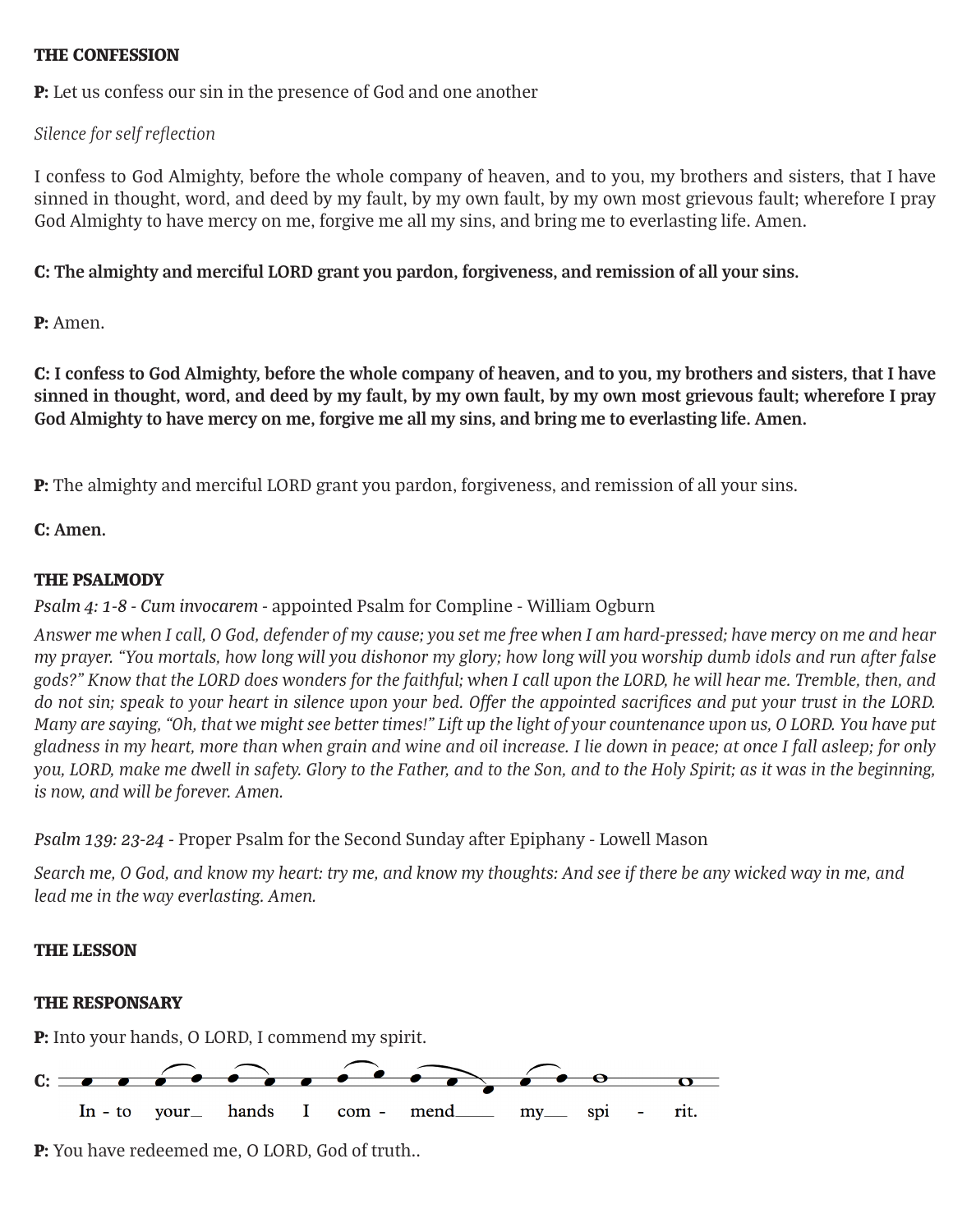**C: Into your hands, I commend my spirit.**

**P:** Glory to the Father, and to the Son, and to the Holy Spirit.

**C: Into your hands, I commend my spirit.**

**THE ANTHEM -** *Abendlied -* Josef Rheinberger (1839-1901)

Bleib bei uns, denn es will Abend werden, und der Tag hat sich geneiget.

Bide with us, for evening shadows darken, And the day will soon be over, soon be over.

### **THE VERSICLES** *(please stand)*

**P: Hear my prayer, O LORD.**

$$
c: \frac{\rightarrow}{\text{Listener to my cry.}}
$$

**P: Keep me as the apple of your eye;**



hide me under the shadow of your wings.

**P: In righteousness I shall see you;**

$$
c: \frac{\qquad}{\qquad} \circ \qquad \qquad \bullet
$$

when I awake, your presence will give me joy.

#### **THE LITANY**



**THE LORD'S PRAYER -** Plainsong from the Lutheran Book of Worship

**THE GOSPEL CANTICLE -** Antiphon by John W. Becker with harmonzed chant by J. T. Harris

**THE FINAL PRECES -** Mark A. Boyle

## **THE BENEDICTION**

**P:** The almighty and merciful LORD, the Father, the  $\ast$  Son, and the Holy Spirit, bless us and keep us.

 $c: \overline{\bullet} \rightarrow \bullet$ 

 $A - men$ .

*(please remain standing as the choir recesses)*